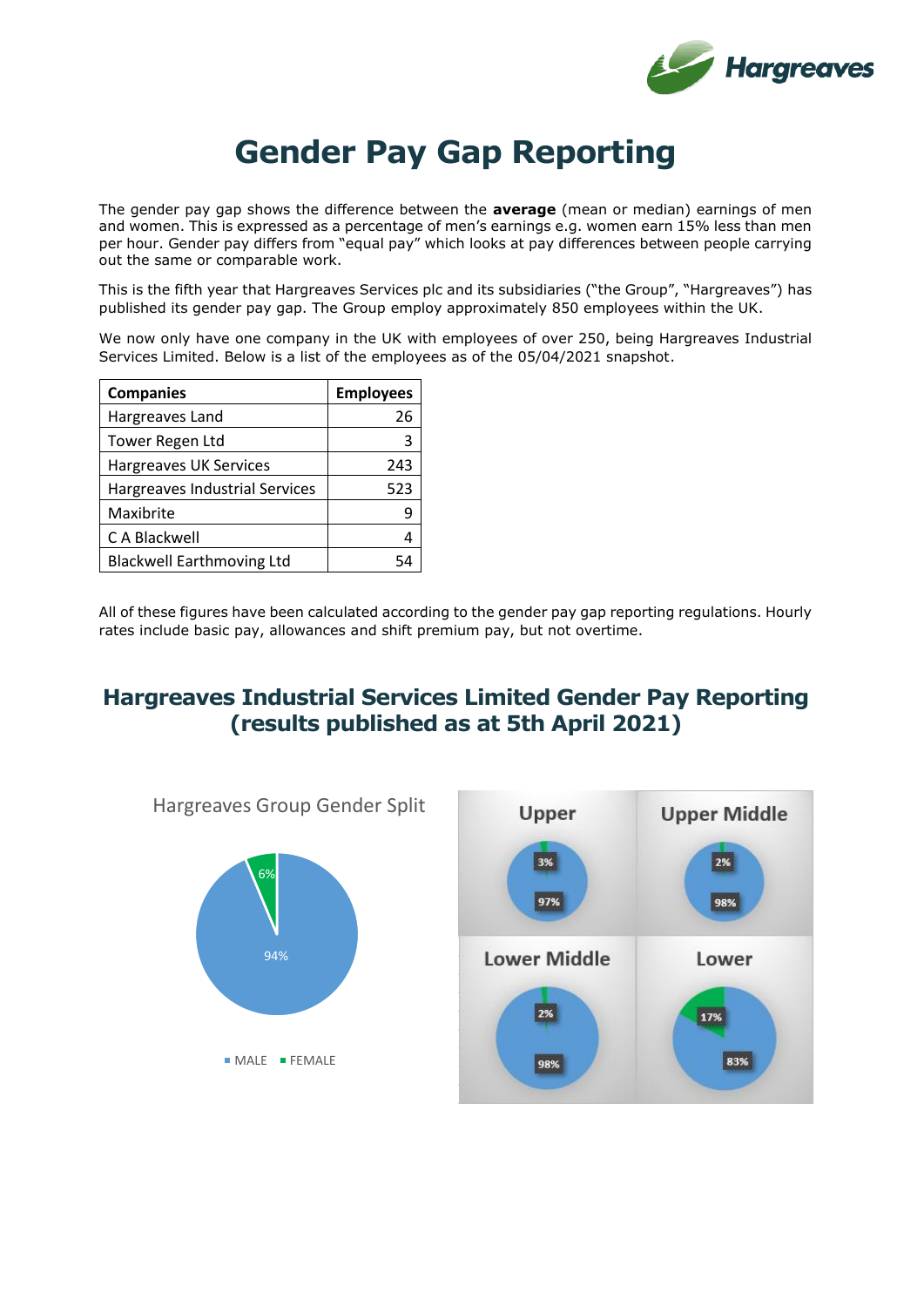

## **Hargreaves Industrial Services Limited gender pay gap, 5th April 2021 was 9.42%, compared to 6.83% in 2020.**



Hargreaves Industrial Services Limited provides a range of industrial site services to the power generation, steel and other industrial sectors. The services engaged in are varied and include material handling and operations and maintenance. The company is predominantly male due to the transient nature of the works however, there are females in senior roles at the regional head office. The median gender pay gap was 24.61%, an increase on last year's 19.5%. This is partly due to 2 senior females being on maternity leave during the snapshot date and therefore excluded from the Mean and Median Hourly rates.



The split on bonuses show that the bonuses paid out to females is only slighly below the Mean average compared to the males. This demonstrates the representation of women in senior roles in Hargreaves Industrial Services Limited.